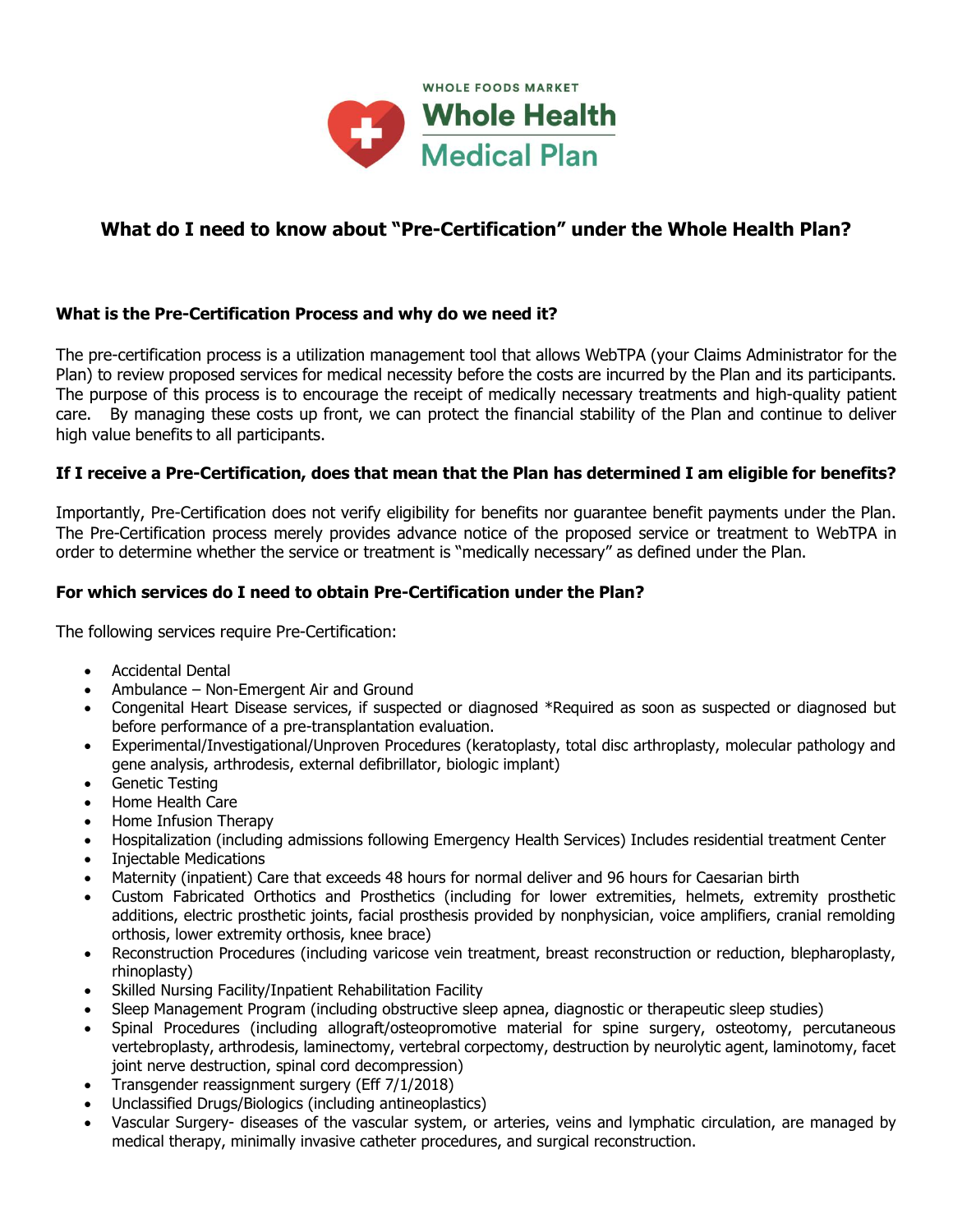

## **\*Maternity Coverage**

The Plan will automatically pre-certify a maternity length of stay that is 48 hours or less for a vaginal delivery or 96 hours for a cesarean delivery. However, it is important that you have your physician call to obtain Pre-Certification in case there is a need to have a longer stay.

## **\*\*Urgent Care or Emergency Admissions:**

If you need medical care for an Emergency or other condition which could seriously jeopardize your life, obtain such care without delay, and communicate with the Plan as soon as reasonably possible. Precertification of a medical service provided in response to an Emergency situation or urgent care scenario is not required.

If you must be admitted on an Emergency basis, you should follow the physician's instructions carefully and seek pre-certification as follows:

- 1. For Emergency admissions after business hours on Friday, on a weekend or over a holiday weekend, a call to the pre-certification department must be made within 72 hours after the admission date, but no later than the first business day following the Emergency admission.
- 2. For Emergency admissions on a weekday, a call to the pre-certification department must be made within 24 hours after the admission date.

#### **What happens if I don't obtain a Pre-Certification when one is required?**

Failure to satisfy the pre-certification requirements (sometimes also referred to as "preauthorization" or "prior authorization") will result in a \$500 reduction in your covered expenses under the Plan. As a result, you may be required to pay the provider the \$500 that was not paid by the Plan.

#### **How do I obtain Pre-Certification?**

In order to obtain a Pre-Certification, you or your provider must contact WebTPA's Pre-Certification Department at 844-380-4554.

The request for Pre-Certification should be submitted 3-5 business days prior to the procedure unless it is an Urgent Care or Emergency Admission. (\*\*See above for more details) If the request is not submitted sufficiently in advance of the date of your service, your procedure may be delayed.

#### **Can I confirm that a Pre-Certification for a procedure has been obtained?**

To confirm that Pre-Certification has been obtained, please contact WebTPA at 844-380-4554 prior to your procedure.

#### **Whose responsibility is it to obtain a Pre-Certification?**

As the participant in the Plan, it your responsibility to verify that your provider (whether Network or Non-Network) has obtained a Pre-Certification prior to your procedure. Although some Network Providers may submit a request for Pre-Certification on your behalf, not all Network Providers are required to do so under their network contracts. Furthermore, Non-Network Providers have no contractual obligation to submit the request for certification on your